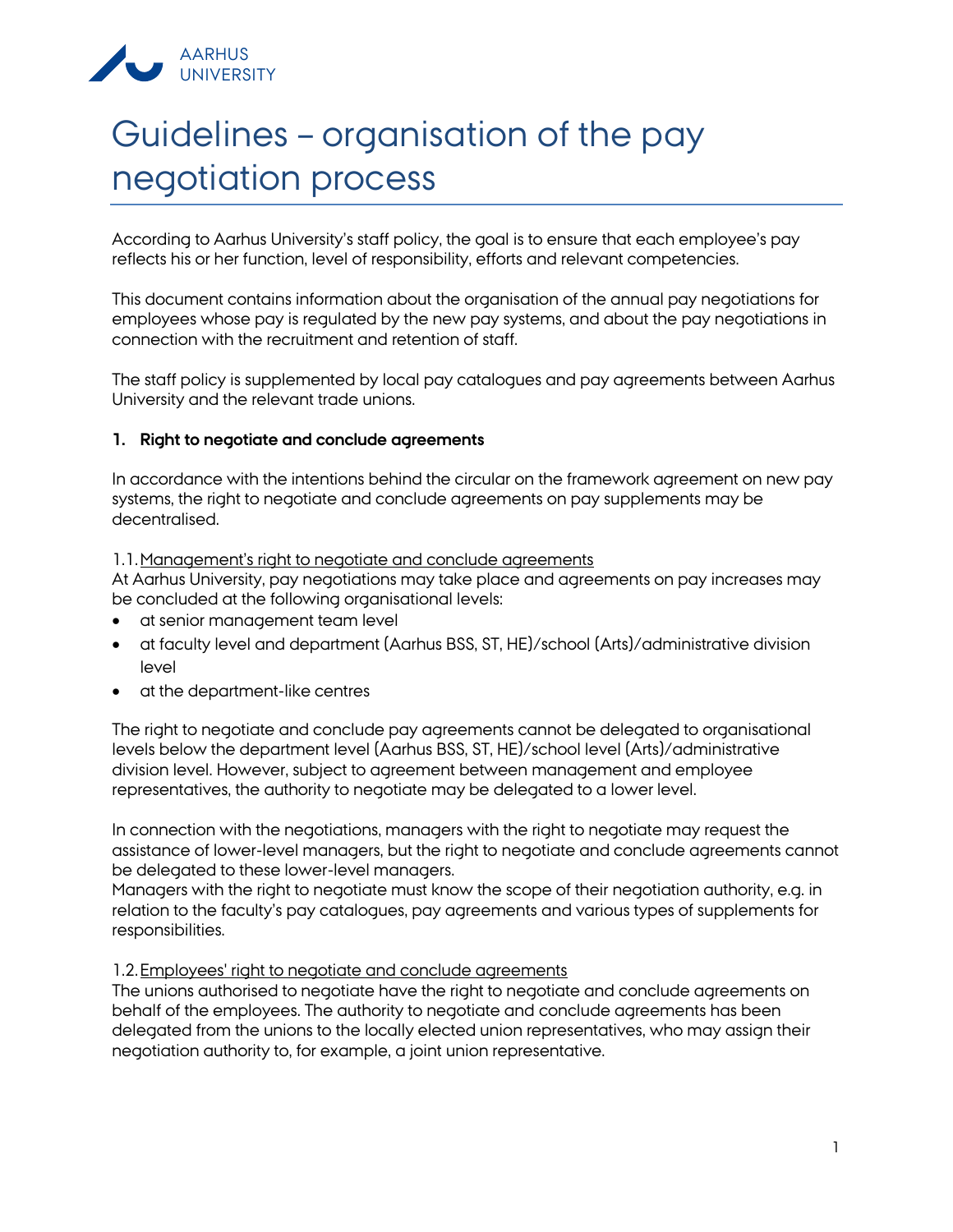

If no local union representative has been elected, management is responsible for contacting either a relevant union representative or the union authorised to negotiate.

Under certain collective agreements or trade union agreements, some employees, including special and senior consultants and journalists, are entitled to negotiate their own pay. In addition, the agreement on executive pay grants individual negotiation authority to employees/managers and professors in salary grade positions (salary grades 35-41). This applies both in connection with the annual pay negotiations and in connection with appointments. The collective agreements and the trade union agreements lay down detailed rules on the conclusion of agreements.

Management is responsible for ensuring that employees entitled to negotiate their own pay are offered the opportunity to negotiate.

If employees authorised to negotiate their own pay do not wish to negotiate permanent and temporary supplements with management, the negotiations are conducted directly between AU and the union authorised to negotiate, unless the negotiation authority has been assigned to a local union representative.

### 1.3.Scope of the right to negotiate and conclude agreements

The right to negotiate and conclude agreements includes the right to negotiate and conclude agreements on supplements for qualifications, supplements for responsibilities and one-off bonuses. In addition, the right to negotiate and conclude agreements includes the right to negotiate and conclude agreements on transfer to a different pay group or change of base pay/job type (reclassification). This applies to the employees whose collective agreements or pay agreements permit this.

The right to negotiate and conclude agreements includes the right to negotiate and conclude agreements regarding supplements both in connection with the annual pay negotiations and in connection with recruitment/retention.

#### **2. Organisation of annual pay negotiations**

The annual pay negotiations for employees under the new pay systems are organised and carried out as a single, concurrent process for both academic and technical/administrative staff in the first six months of the year. Agreements on permanent/temporary supplements are concluded with effect from 1 April of the pay negotiation year.

As far as possible, the annual pay negotiations should be concluded by the end of June.

With the assistance of AU HR, the local negotiating parties are responsible for organising the pay negotiations within this time frame and in a way that ensures a constructive negotiation culture with focus on the discussion of pay, performance and competencies.

The following principles and roles apply to pay negotiations: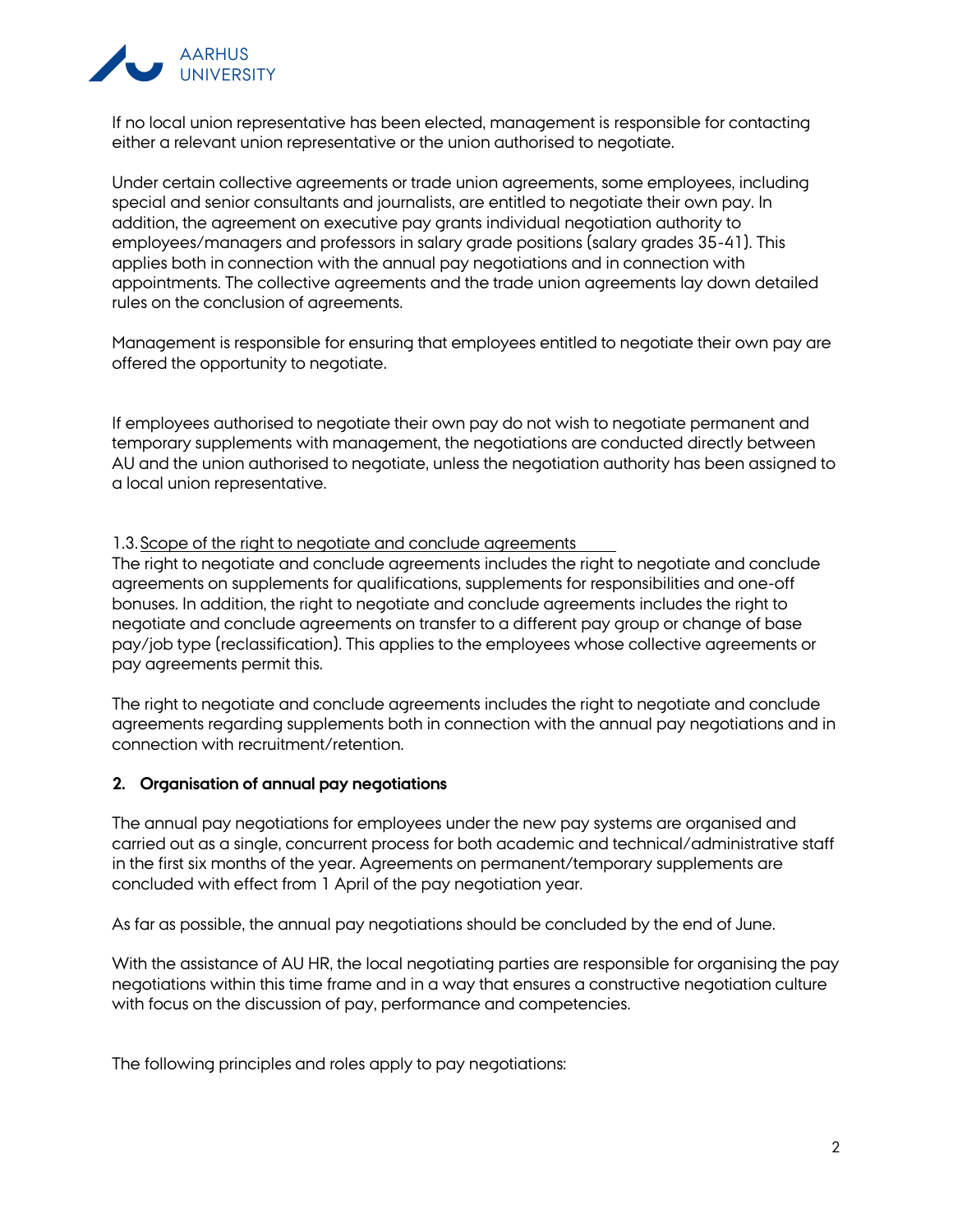

- 1. Pay increases are awarded on the basis of the criteria set out in the staff policy, pay agreements and pay catalogues. If deemed appropriate at the local level, local criteria may be defined.
- 2. AU HR is responsible for initiating and concluding the annual pay negotiation process and for communication about the process. In advance of the negotiations, AU HR issues a general schedule for the negotiations to all managers and union representatives involved in the negotiations.
- 3. The parties negotiating on behalf of both management and the trade unions are responsible for ensuring that the local processes are organised in accordance with this schedule.
- 4. Before the start of the local negotiations, management informs all employees in the area concerned about the local process, including deadlines for registering for the negotiations.
- 5. AU HR provides assistance in connection with the local negotiations, which are conducted by the manager with the right to negotiate and the union representative. The procedure for exchanging recommendations for pay increases and arguments in favour thereof are agreed locally between management and union representatives.
- 6. AU HR supports the annual pay negotiation process by developing and providing the negotiating parties with identical and updated pay data, and by providing a list of union representatives and preparing forms for applying for supplements and agreements on supplements. This material is made available to the negotiating parties.
- 7. All agreements regarding pay supplements must be justified with reference to the criteria established in the AU staff policy and in the pay catalogues/pay agreements for the relevant areas as well as locally defined criteria, if any.
- 8. Agreements regarding pay supplements must be formalised and documented. The agreements must include a justification for the award of such supplements as well as all relevant data needed to ensure the correct processing of the supplements by Payroll.
- 9. Following the conclusion of the local negotiations, management is responsible for informing staff of the results of the negotiations.

# **3. Information about results of negotiations and reasons**

The managers agree with the union representatives or the local liaison committees how the conclusion of the pay negotiations and the overall results of the negotiations should be communicated to the individual employees having applied for a pay increase as well as to the entire unit.

Employees who are granted a pay increase are informed orally and in writing of the background for the pay increase, the amount and the date on which the pay increase enters into force.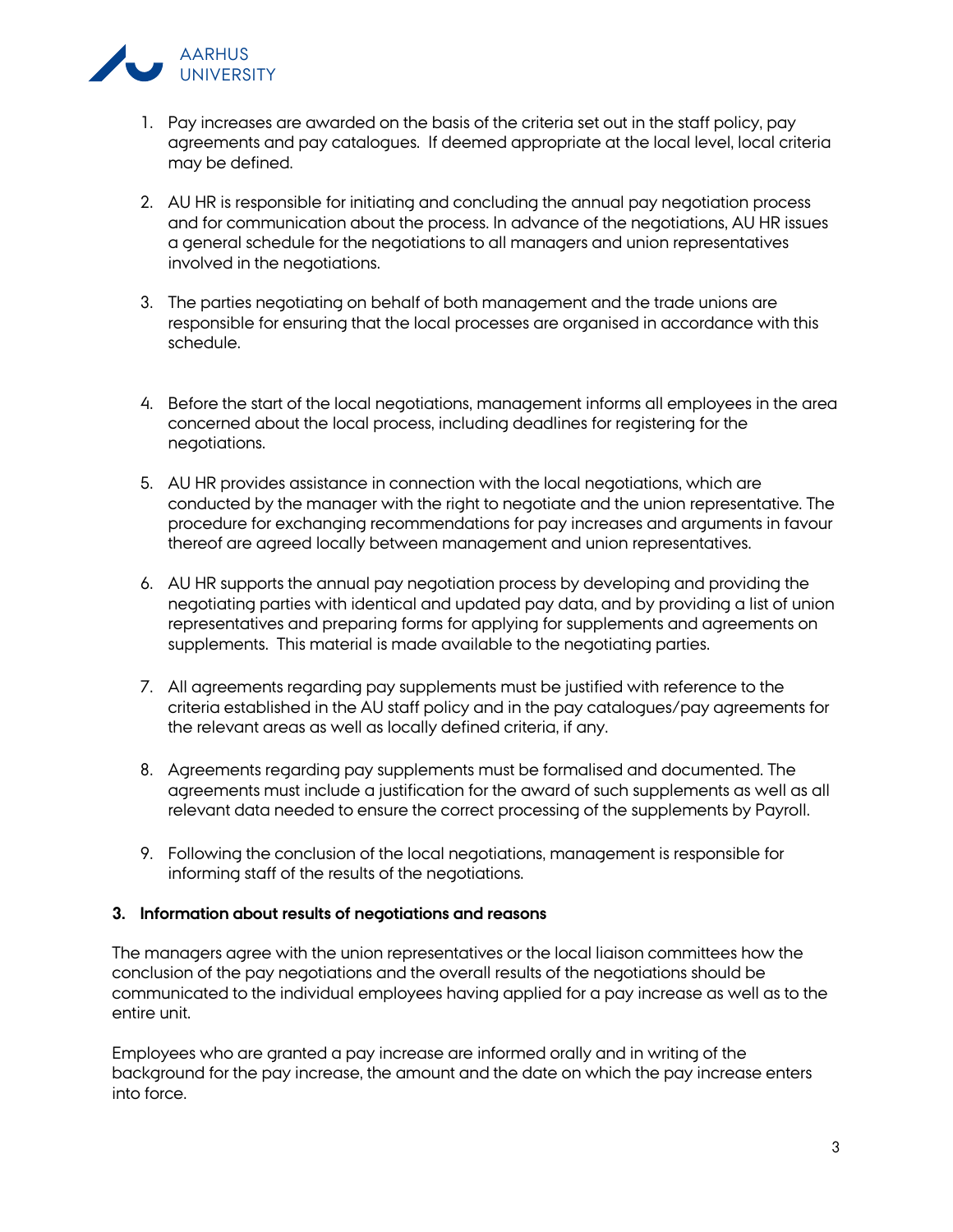

Employees whose application for a pay increase is not granted must as a minimum be given an oral explanation by their manager as to why their application has been rejected. The form of the feedback is adapted to the local conditions.

Information about the results of the negotiations is provided immediately after the conclusion of the pay negotiations.

The manager with the right to negotiate must as a minimum inform staff about the total amount of the pay increases agreed in the unit.

# **4. Disclosure of pay negotiation budget**

The senior management team decides on a budget for the funds which it wishes to earmark for individual pay increases in connection with the annual pay negotiations. The Main Liaison Committee (HSU) is informed about the pay negotiation budget prior to the pay negotiations, and the senior management team subsequently makes a final decision and announces the decision before the start of the annual pay negotiations.

Within their respective areas of responsibility, deans and the university director may decide to vary the amounts earmarked in the pay negotiation budget for the various departments (Aarhus BSS, ST, HE)/schools (Arts)/administrative divisions, if justified by special circumstances. In that case, the Faculty Liaison Committee (FSU)/the Administration's Liaison Committee (ASU) is informed about the distribution of the pay negotiation budget, and the dean/university director subsequently makes a final decision and announces the decision before the start of the annual pay negotiations.

#### **5. Evaluation of annual pay negotiations**

After the conclusion of the annual pay negotiations, the Local Liaison Committee (LSU) discusses the process and any experience gained which may be of relevance to future pay negotiations. Where appropriate, the Local Liaison Committee's evaluation of the process may form part of an overall evaluation of the pay negotiation process by one of the higher liaison bodies.

#### **6. Pay negotiations in connection with recruitment/retention of staff**

When recruiting salaried staff, the local union representative for the relevant area is involved in the negotiation of pay. In the case of staff members negotiating their own pay, the union representative is only involved if so desired by individual staff members. The union representative or the union is always notified of the final result.

Negotiations concerning pay level and supplements, if any, in connection with recruitment are conducted by the relevant local union representative and the head of department (Aarhus BSS, ST, HE)/head of school (Arts)/deputy director assisted by AU HR.

Prior to the negotiations, the union representative and the manager, assisted by AU HR, assess the employee's competencies, pay level and recruitment situation.